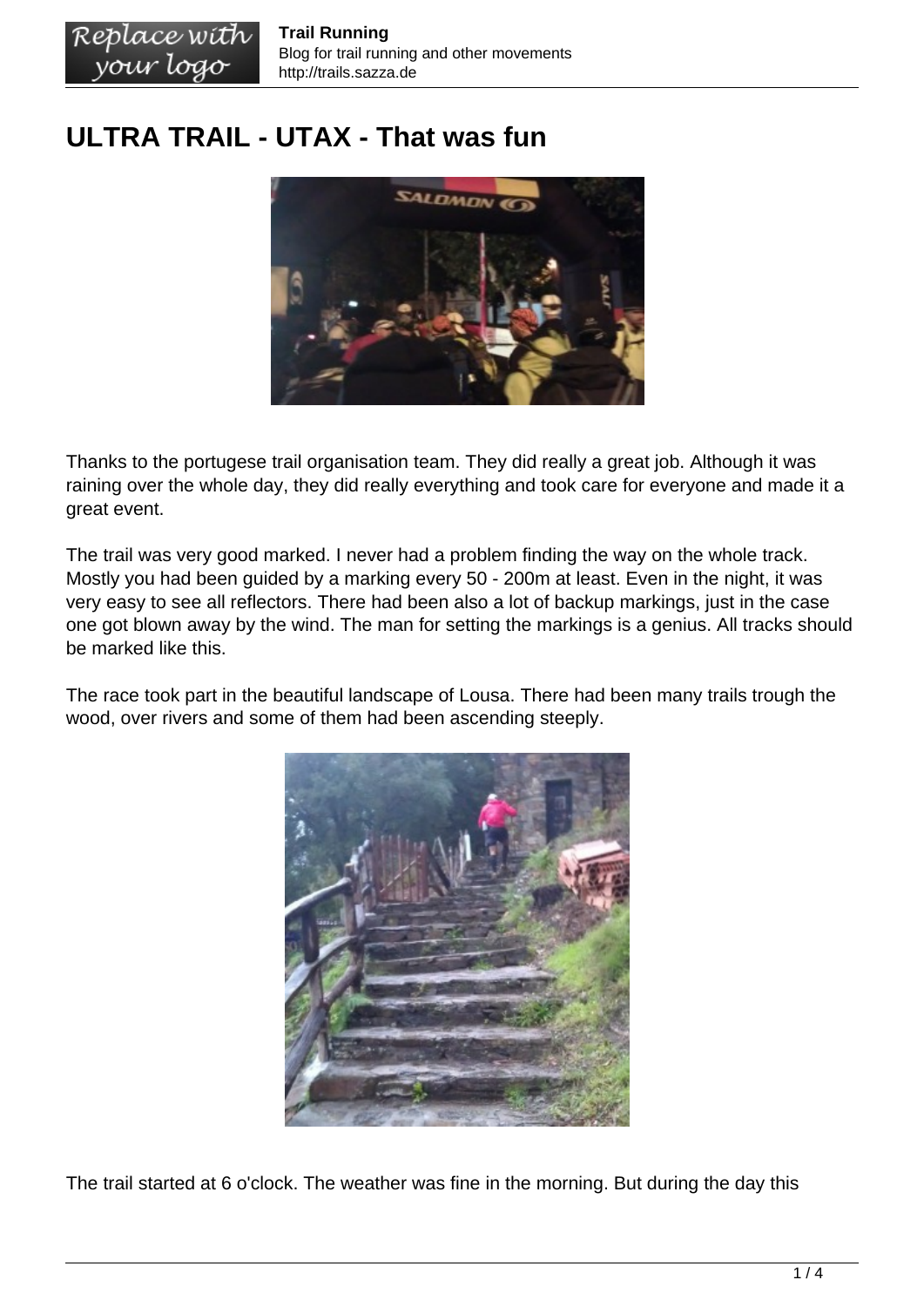should change.

At the beginning of the race has been, a walk next to aqueduct on the right side and the left, it sometime goes down about 10-15 meters. And the path was sometimes only 1 m wide. This goes for about 1-2 km.

Everyone was just going in walking speed and it would be not possible to overtake others, since the path is much to narrow.

And when its also slippery and wet, not really a nice place to walk. I would recommend to skip that in the future. Also i would recommend to anyone who has fear of heights, should really think about that in advance.

As this is the nicest trail in portugal, i had been told by portugese trail runners. They like it a bit warmer. During the day it was about 10-12 degrees. With a lot a wind, fog and rain. The way down through the wood, was sometimes like skiing and sliding.I found it very helpful to have my tracking poles.



I would recommend to stay at the youth hostel just next to the start of the race. It is modern and well equipped. If you are lucky to get a place and book early.

I arrive from the airport and rent a car directly from the airport. There are plenty of them. From the airport in Lissabon to coimbra it's about 2 hours drive. To Lousa directly it's a bit longer.

If your to late for a hotel reservation, as I have been, you can stay at the ibis hotel in coimbra. A really good hotel for a fair price. Also it's a quite nice location.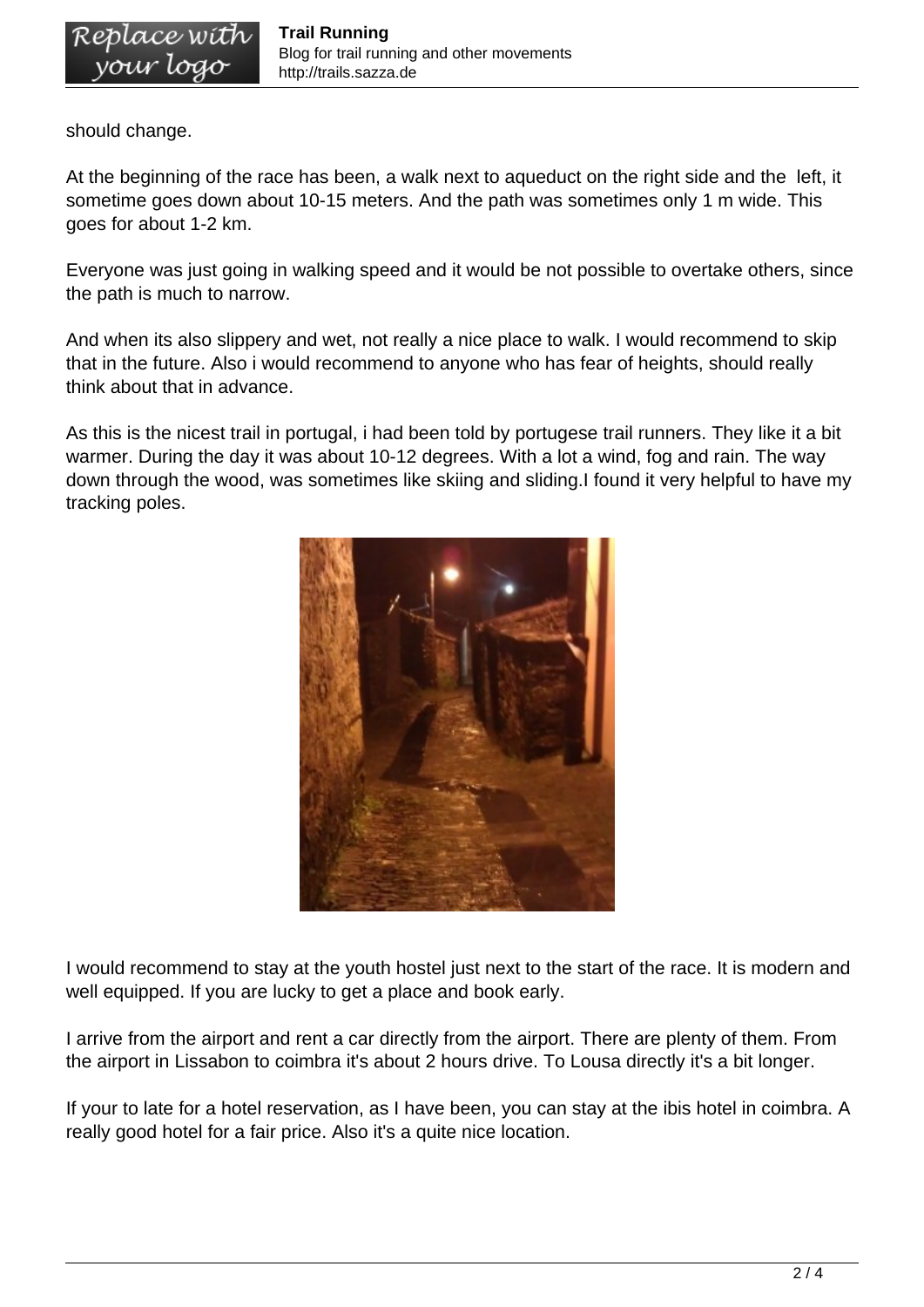

After that there come a trail that can be said difficult to hard. Uphil about 50% of the time goes through the wood and the other part is paved roads. Some paths really are very narrow and sometime you walk on a wide paved road. It often goes through the wood and sometimes with a sharp increase.

For me, using treking poles was a good idea. I could cushion my downhill run and use the poles for helping strongly move forward on passages, where you can support the legs.

I usesd to wear a raincoat, armlinge, a vest and a short trousers. That was efficent during the whole race. Sometime the windcoat missed windstopper a bit. So next time, when you can expect wind, I might be good to take a better jacket. You sweat in any way, and your clothes get wet. But when the wind cools you down, then that takes also a lot of energy.

Then you need good food. And that was the case on the utrax trail. Half the way, at km 45 you could get a warm tee made from special leafes (tasted a bit like peppermint) and a hot soup (pearl barley, chicken). That was als the point for sending your clothes to and where you could change them. Nice little villages in between. Build out of slate and with beatiful cenery around. Also the paths to the wood have been very nice during the time of the year (autumn).

The Saucony Xodus 3.0 had been quite a great help. They fit very comfortable, but also your feet fells free. They stabilize your feet well and also water goes out quickly, when you had to cross a river. Grip was also very good. Although it was very slippery, they did their best. Running downhill they felt good and the foot does not slip inside the shoe. During extreme angels downhill, the toes hitting the shoe cap in front, but still do not hurt you toes.

I was happy to downhill this time with no pain, since last time me knees haven't been in that good shape,.I was able to finish the race. So this will give me 3 points for the UTMB. And i'm already planning the race. This will be Olne-Spa-Olne in Beglium and will start at the 24.11. with 68km and 2000m in height. I'm already espacially happy to be able to take part. Belgium and this area is a very nice place. Will be much coulder though. Hopefully it will not rain this time.

[gpsies fileId=ghlvocpbpzcpxwgr show=full]